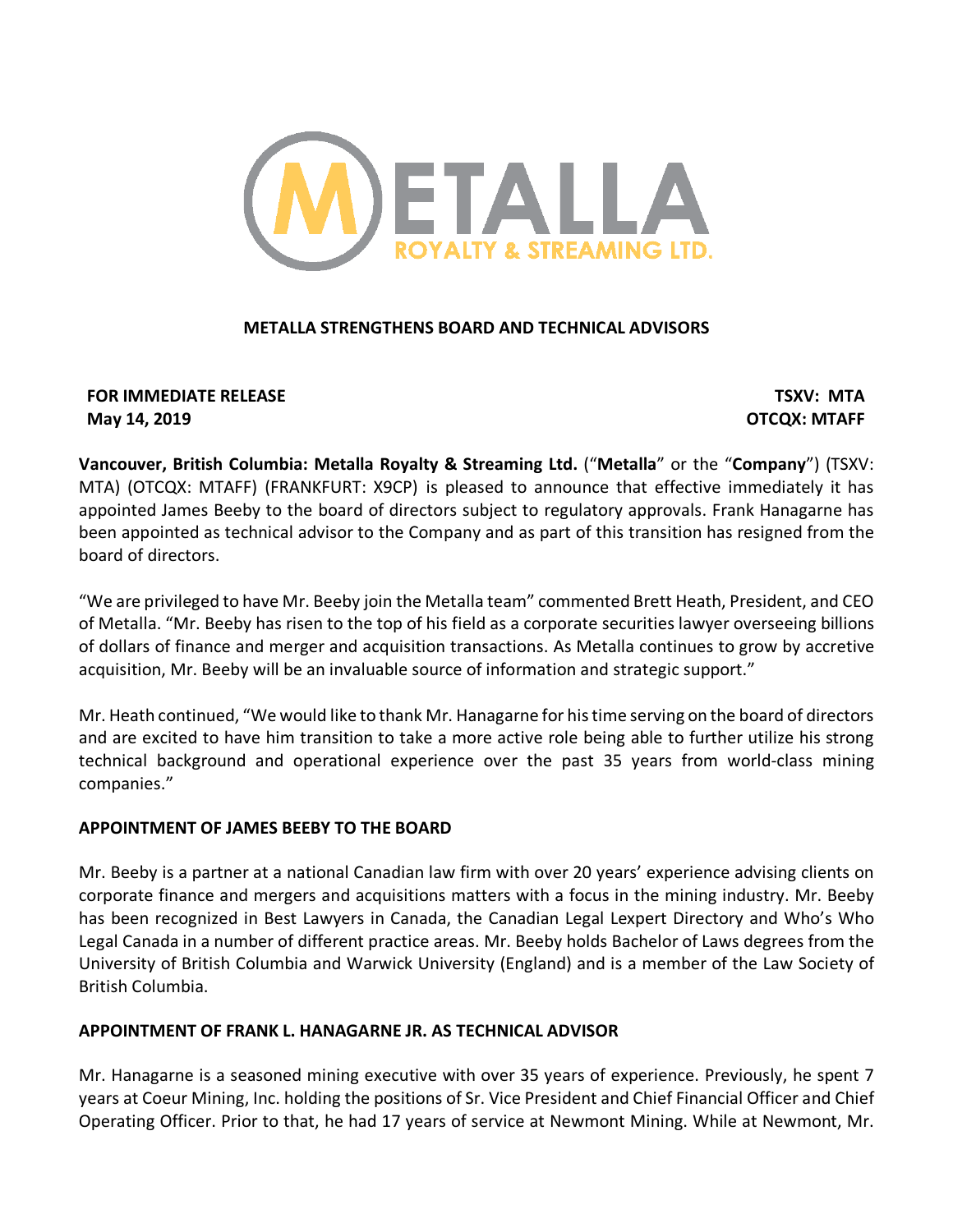Hanagarne managed the royalty portfolio acquired by Newmont (Newmont Capital) from Franco Nevada which included a global distribution of over 200 royalty assets. He led an extensive portion of the effort undertaken to vend the royalty portfolio in 2007 for CAD\$ 1.3B through the IPO of Franco Nevada. Mr. Hanagarne also served in responsible positions including Operations, Director of Corporate Development, and as Chief Operating Officer of Valcambi, SA, a precious metal refiner in Switzerland, in which Newmont Mining Corporation has an equity interest. Mr. Hanagarne has a Master's degree in Business Administration from the University of Nevada, Reno, and a Bachelor of Science Degree in Metallurgical Engineering from the New Mexico Institute of Mining and Technology.

# **ABOUT METALLA**

Metalla is a precious metals royalty and streaming company. Metalla provides shareholders with leveraged precious metal exposure through a diversified and growing portfolio of royalties and streams. Our strong foundation of current and future cash-generating asset base, combined with an experienced team gives Metalla a path to become one of the leading gold and silver companies for the next commodities cycle.

For further information, please visit our website at www.metallaroyalty.com

### **ON BEHALF OF METALLA ROYALTY & STREAMING LTD.**

(signed) "Brett Heath"

President and CEO

#### **CONTACT INFORMATION**

# **Metalla Royalty & Streaming Ltd.**

Brett Heath, President & CEO Phone: 604-696-0741 Email: info@metallaroyalty.com

Kristina Pillon, Investor Relations Phone: 604-908-1695 Email: kristina@metallaroyalty.com

#### Website: www.metallaroyalty.com

*Neither the TSXV nor it's Regulation Services Provider (as that term is defined in the policies of the Exchange) accept responsibility for the adequacy or accuracy of this release.*

#### *Cautionary Note Regarding Forward-Looking Statements*

*This press release contains "forward-looking information" and "forward-looking statements" within the meaning of applicable Canadian and U.S. securities legislation. The forward-looking statements herein are made as of the date of this press release only, and the Company does not assume any obligation to*